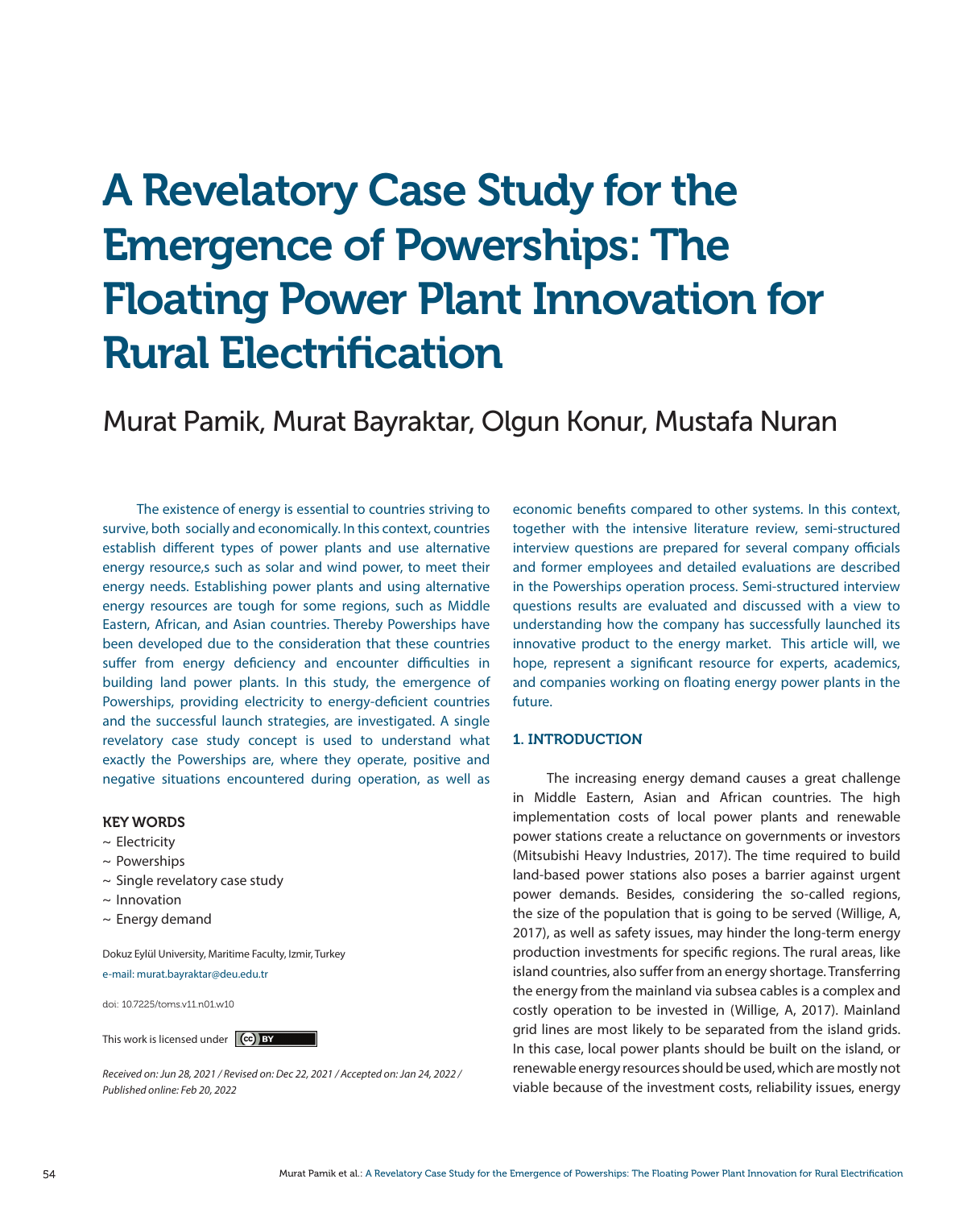efficiency concerns, and limited accommodation areas (Lin et al., 2013). The first floating plant "Jacona" was introduced in 1931 to support the power demand of the cities and towns along the New England Coast for emergency cases. The USA also utilised non-self-propelled power barges, including nuclear reactors for power generation, during World War II. The latest non-selfpropelled floating power plant designs were introduced with gas turbines, steam boilers and turbines, nuclear reactors, and mostly with reciprocating internal combustion engines (Acuner and Helvacıoğlu, 2017). The floating power plant industry was carried one step further by producing the first floating energy fleet in the world in 2009, which are patented as "Powerships" by the same company (Karadeniz Energy, 2017). Unlike the traditional floating power plants, these innovative Powerships can be propelled with their propulsion systems. Preparation of the plants can be completed within a couple of months after the contract agreement. They can be berthed or moored at a suitable coastal station wherever the interconnection to the main grid is available. The generated power can be fed to the main grid from the onboard high-voltage substation, therefore no land acquisition and minimal onshore infrastructure are required. The fuel demand of the onboard high-capacity generators of the Powerships are supplied via pipeline or through bunkering according to the capability of the on-shore facility. In addition, fuel flexibility on the use of low sulphur HFO, LNG and LPG is provided with the utilisation of dual-fuel engine technologies for power generation. When the contract is over, towing is not required to navigate through where the next customer is located. Compared to land-based power plants, the same amount of power can be obtained in a much smaller area with Powerships. High capital costs for project financing are also eliminated with all-in-one solutions given by the company (Karadeniz Energy, 2017).

In this study, the successful launch strategies during the innovation process of Powerships are discussed. According to the key findings in the literature, semi-structured questions are prepared to be asked of several Powerships officials and former employees. Considering the difficulty of collecting the data, this process constitutes the most tough part of the article. On the other hand, New developments and new project regions about powerships are constantly emerging. Problems that have not been experienced before may arise in new regions, which creates a research gap. Finally, the results are discussed in the next section to understand how the company has successfully launched its innovative product to the energy market. Despite the development of technology, some countries still suffer from energy poverty. This study, as no other in literature so far, examines Powerships that provide a notable advantage for countries in their effort to overcome the energy poverty. The lack of detailed work on this type of ships further enhances the importance of this article. In the first stage of the article, a detailed literature review is made on floating power generation systems. A revelatory case study is used to fully explain all the details about Powerships as a methodology. The amount and duration of the electricity provided from Powerships have been described regionally. Furthermore, semi-structured interview questions, observations, document, and archives results have been obtained and discussed in detail. Installation factor, no need for free space, security factor, fuel flexibility, temporary or seasonal energy demand factor, as well as external source problem, constitute the main topics when the results obtained are evaluated. Consequently, revelatory case analysis on the emergence of Powerships innovation is performed during the process in terms of benefits and difficulties. The academic literature gives very little information on Powerships. Researchers might have hesitated regarding the subject because of the data collection difficulties and the patent issue of the Powerships concept. In this context, the literature review has been carried out on electrical energy production in floating systems. The related literature review, obtained from the search in WOS (Web of Science), is expressed in Table 1. Goswami et al. (2019), conducted a study that compared the advantages of floating solar power plant (FSPV) and conventional land-based PV system. FSPV systems do not cause decreasing agricultural areas and water evaporation, whereas also having more benefits in the angle of the life cycle, economic and emission compared to the conventional ones. The energy obtained by this FSPV power system equals the use of 92945.95 million tons of coal in total, so that FSPV system will prevent 340801.74 tons of CO2 emission. FSPV is economically feasible, considering the

tariff reduction on floating power systems. Examining the studies on floating photovoltaic (FPV) power generation, units Ranjbaran et al. (2019) describe the gains of the FPV system in detail, as well as the system'a main achievements: efficient power generation, reliability and durability, preventing water evaporation, lower operational and maintenance costs and greenhouse gas emission. Renewable energy sources should be used to meet the increasing energy demands, without harming the environment. Thus, Stiubiener et al. (2020) propose a sustainable hydro-solar model to solve the increasing energy demand in the form of renewable energy sources. The hydro-solar model has been on Hydro-Electric Power Plant (HEPP) because HEPP reservoirs contain an expressive amount of flooded areas. This system makes a significant contribution towards meeting the amount of energy with the use of 10 % of these flooded areas at intervals where the amount of solar irradiation is at its peak.

Hu et al. (2020), proposed installing a hybrid system to provide power for the floating offshore structures, also showing the gains on wind platform and multiple heave-type WECs in different wind and wave flow conditions. Uniform wind field, a steady wind field with wind shear, and a turbulent wind field were investigated by Li et al. (2018), and tested for power generation on offshore floating wind turbines. Wind shear and

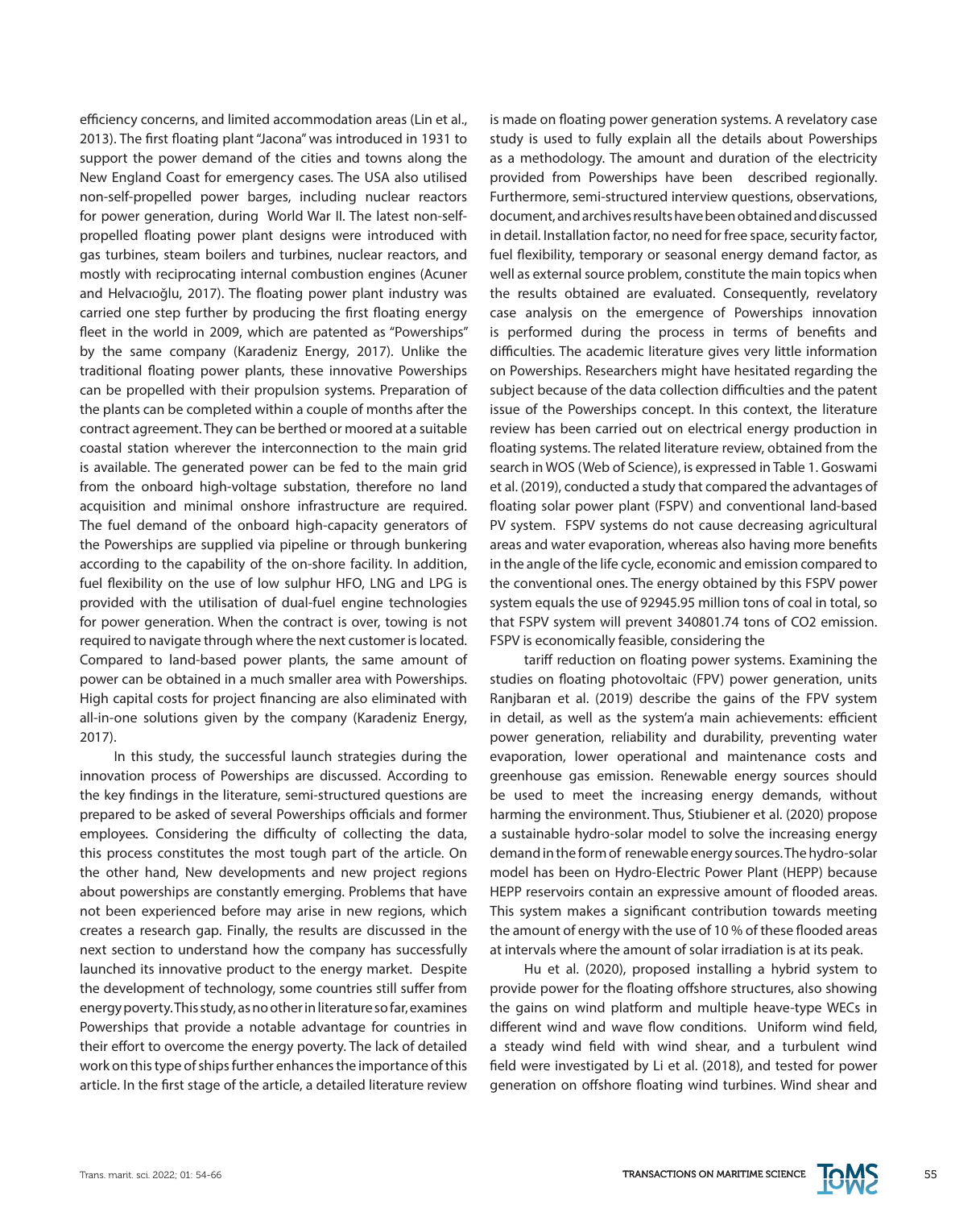inflow turbulence have a significant effect on wind turbine performance. The existence of inflow turbulence causes an unsteady power generation and thrust force. Moreover, inflow turbulence and wind shear lead to deformation on the wing roots of wind turbines. To reduce emissions from ships, Platzer and Sarigul-Klijn (2018), proposed autonomous sailing ships that use wind energy for power generation. In this study, a small-scale autonomous hydrofoil boat construction is demonstrated for proposed technology testing. In an effort to increase efficiency in power generation by utilisation of nonlinear roll-pitch coupling on a ship, Yerrapragada et al. (2017), used a small-scale ship to describe the advantages of this system in detail. Reis and Gallo (2018), described power production from waste heat by an organic Rankine cycle, aimed at increasing the thermal efficiency and minimising greenhouse gas emissions. A gain of 22 % has been achieved in fuel consumption and carbon dioxide emissions. This system, defined on FPSO (floating production storage and offloading), used for oil exploration in offshore waters, provides a 22 % gain in fuel consumption and carbon dioxide emissions. In addition to meeting the heat demand needed, waste heat recovery system contributes 21 % by approaching electricity generation. Konur et al. (2020), proposed a heat exchanger network designed for a ship to produce power from main engine waste heat sources. Since main engines are used on navigation and generators in harbour mode to produce electrical power, it follows that ships may benefit from organic Rankine cycle systems for increasing the efficiency for burned unit fuel.

#### Table 1.

Literature Review (Yerrapragada et al., 2017; Platzer and Sarigul-Klijn, 2018; Reis and Gallo, 2018; Goswami et al., 2019; Ranjbaran et al., 2019; Stiubiener et al., 2020; Hu et al., 2020; Li et al., 2020; Konur et al., 2020).

| Author                              | Technologies                                                                                   | Site                                                                  | Methods/Analysis                                                                               | <b>System Savings</b>                                                                                     |
|-------------------------------------|------------------------------------------------------------------------------------------------|-----------------------------------------------------------------------|------------------------------------------------------------------------------------------------|-----------------------------------------------------------------------------------------------------------|
| Yerrapragada et al.,<br>2017        | Wave power generation                                                                          | On ocean waves                                                        | Increase power<br>production efficiency                                                        | Increased efficiency                                                                                      |
| Platzer and Sarigul-<br>Klijn, 2018 | Generating energy via wind<br>power                                                            | Oceans                                                                | Multipole systems<br>analysis                                                                  | Emission reduction,<br>Renewable energy<br>resources                                                      |
| Reis and Gallo, 2018                | Waste heat recovery system<br>for Power production by<br>organic Rankine cycle                 | <b>Brazil</b>                                                         | <b>Economic Analysis</b>                                                                       | Emission reduction,<br>Increased thermal<br>efficiency                                                    |
| Goswami et al., 2019                | Floating solar photovoltaic<br>(FSPV)                                                          | Neel-Nirjan Dam of<br><b>Bakreswar Thermal</b><br>Power Plant (India) | FSPV system compare<br>with the land-based PV<br>system                                        | Cost, Emission, Life cycle,<br>Agricultural areas, Water                                                  |
| Ranjbaran et al., 2019              | Floating photovoltaic power<br>generation                                                      | Describe all studies<br>on FPV                                        | Highlights the pros and<br>cons of FPV                                                         | Water, Cost, CO2<br>reduction, Efficiency,<br><b>Reliability and Durability</b>                           |
| Stiubiener et al., 2020             | Generating energy from PV<br>panels without occupying<br>large land extensions                 | Brazil (Southeast/<br>Midwest; South;<br>Northeast and<br>North)      | Analyze the feasibility of<br>changing the hydro-<br>thermal model by the<br>hydro-solar model | Agricultural fields, Water<br>quality, Cost, Natural life                                                 |
| Hu et al., 2020                     | Floating offshore wind<br>platform Multiple Heaving<br><b>Wave Energy converters</b><br>(WECs) | Shandong<br>province, China                                           | A numerical model was<br>developed for systems<br>optimization                                 | Power generation<br>Using renewable energy<br>resources                                                   |
| Li et al., 2020                     | Power generation on three<br>different wind conditions                                         | China                                                                 | Aero-hydro-servo<br>coupled analysis                                                           | Power generation with<br>three comparative wind<br>fields                                                 |
| Konur et al., 2020                  | Waste heat recovery system<br>for Power production by<br>organic Rankine cycle                 |                                                                       | Pinch point analysis;<br>Thermodynamic<br>analysis; Exergy analysis                            | <b>Electrical power</b><br>production, Increased<br>thermal efficiency,<br>optimal waste heat<br>recovery |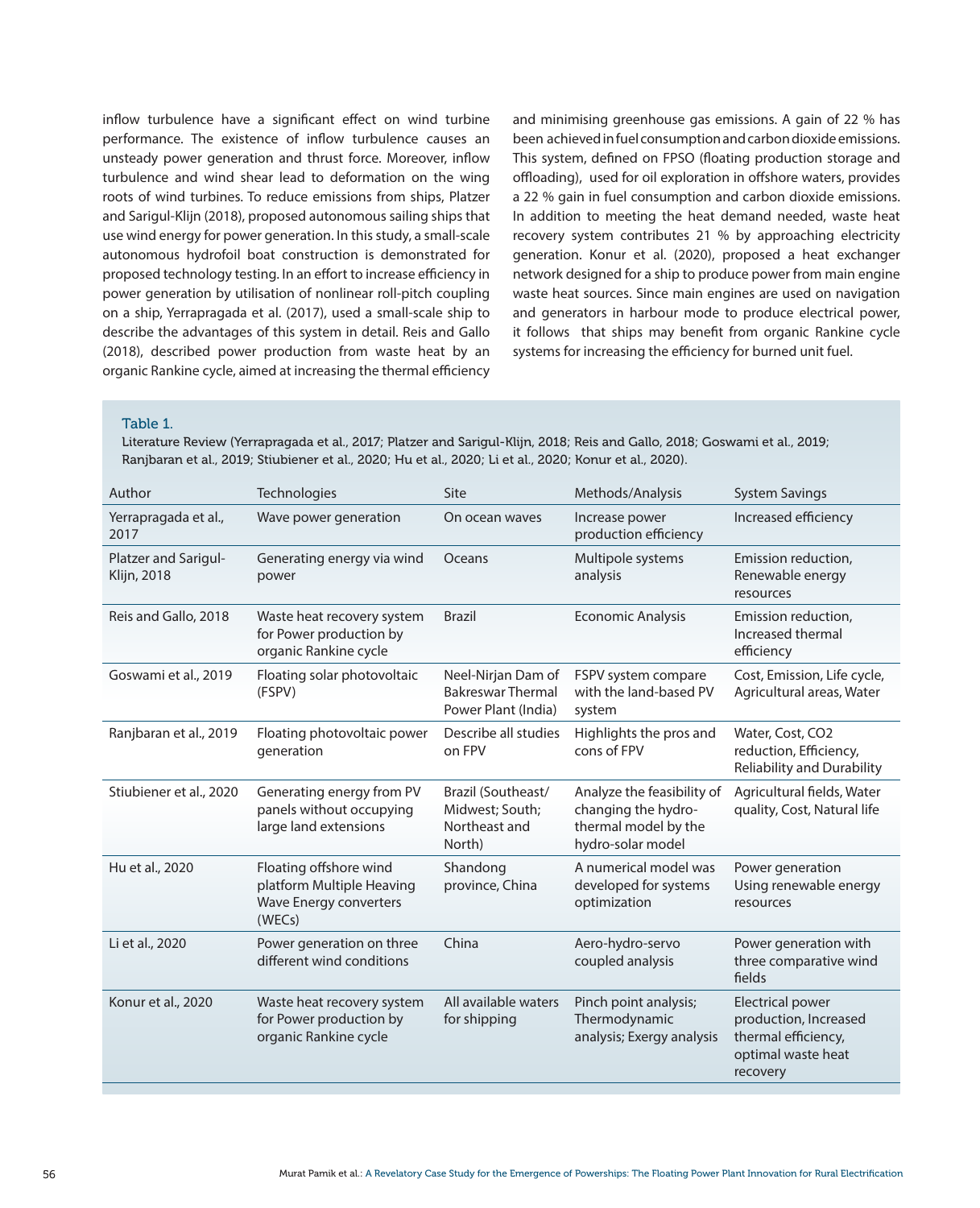The identity of Powerships according to IMO (International Maritime Organization) regulations was discussed (Ataergin, 2015). Powerships were described as floatable power structures which have been transformed from a ship. It has been stated that only Annexes IV, V and VI of IMO's MARPOL Convention show them to be fully applicable to Powerships. Although Powerships are treated as ships within the ship industry's approach, some definitions need to be regulated, as the rest of the annexes show the only relation to the navigability of the vessels.

# 2. METHODOLOGY

## 2.1. Single Case Study Structure

The case study method allows researchers to examine the data closely in a specific context. In general, a case study method refers to a small field of study and a limited number of people (Zainal, 2007). In this approach, work design is flexible and data collection and analysis are largely determined by the subject and certain procedures are decided when the work is in progress (Fidel, 1984). The researchers must decide whether to use a single case or multiple case study before any data collection when performing case study designs. There are two types of single case studies. One of them is represented by holistic case

studies and the other is embedded case studies. Holistic case studies are examined under five headings, and these are: "Critical Case" "Extreme Case or a Unique Case", "Representative or Typical Case", "Revelatory Case" and "Longitudinal Case" (Yin, 2014). The revelatory case is used when a researcher has the opportunity to observe and analyse a phenomenon that was previously unavailable for social science research (Yin, 1994). The study aims at giving a deep knowledge about the Powerships, especially operating the energy poverty regions. A detailed literature review has been performed on Powerships and floating power production systems. The information obtained on the floating power production systems, using renewable energy, has been given in the literature review section, there being not much more academic information on Powerships, A revelatory case study was carried out using semi-structured interview questions on administrative and technical stuff, observations and documents. Evaluating the data obtained from powerships, six significant factors (installation factor, challenges of installatıon area, security factor, fuel flexibility, temporarily or seasonal energy demand factor, external source problem) have been highlighted. All stages are reviewed on the flowchart and a conclusions section has been created. The flowchart of the article is indicated in Figure 1.



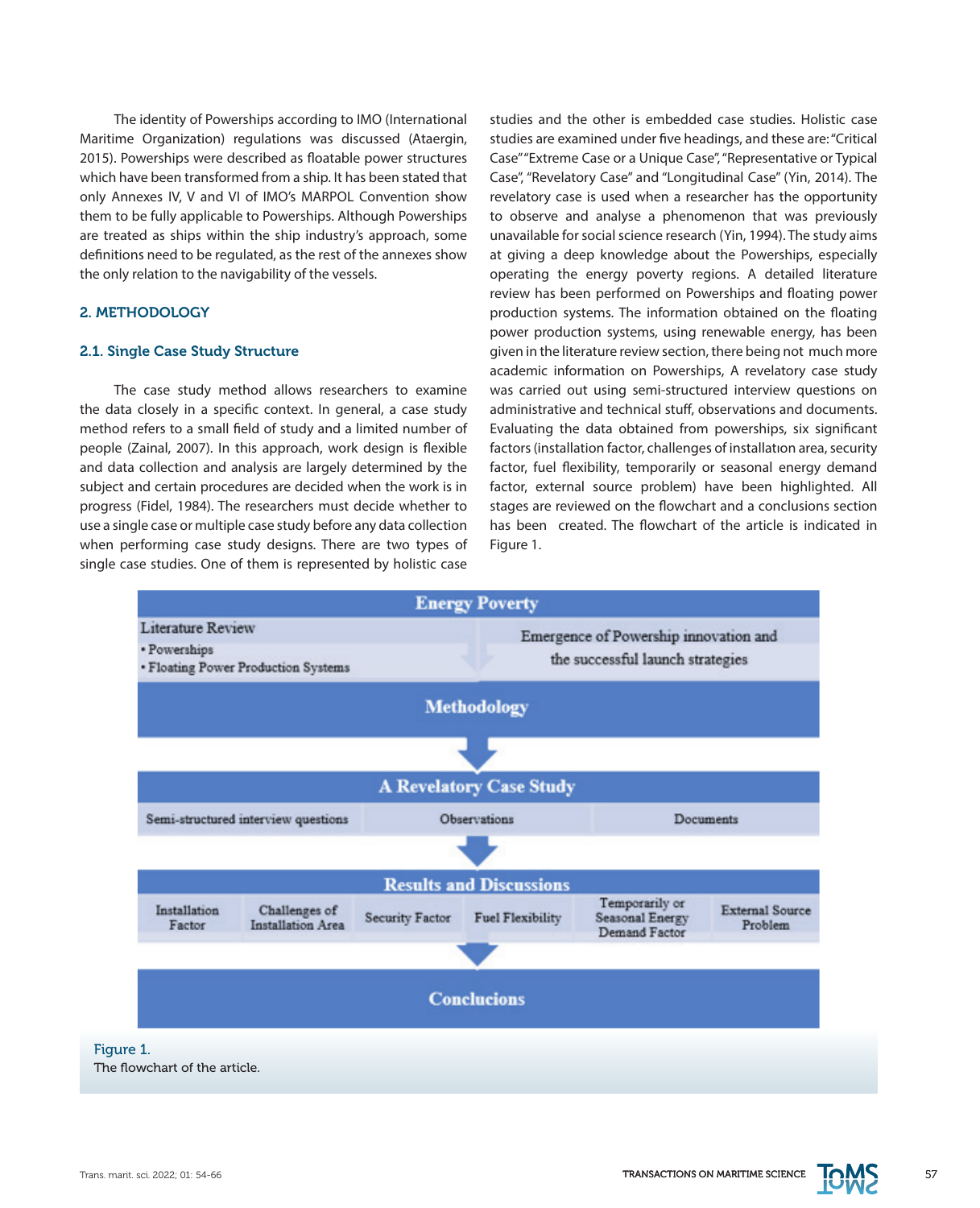# 2.2. Semi-structured Interview Questions for Revelatory Case of Powerships Emergence

 Building a floating power plant and temporarily submitting it to the region is a project that contains many details and needs attention, despite its many advantages. However, success can be achieved as a result of meticulous planning. Technical and administrative evaluations, concerning the reasons for the need for these ships, and how the idea of building these ships and producing electricity has emerged, are explained in Table 2, by interpreting the expert opinions.

The most important factor that makes this project important and makes it so difficult to implement is that, even though ships have the same equipment and infrastructure, the difficulties and risks they may encounter in each region they go to are different from each other. Sometimes the biggest challenge is the geological structure of that region, sometimes the political and sometimes economic difficulties can be encountered. You can see the answers we have received in Table 2, with the questions we asked to cover all possible problems questions answers.

#### Table 2.

Selected excerpts from the answers to interview questions.

| <b>Interview Questions</b>                                                             | <b>Administrative Stuff</b>                                                                                                                                                                                                                                                                                                                                            | <b>Technical Stuff</b>                                                                                                                                                                                             |
|----------------------------------------------------------------------------------------|------------------------------------------------------------------------------------------------------------------------------------------------------------------------------------------------------------------------------------------------------------------------------------------------------------------------------------------------------------------------|--------------------------------------------------------------------------------------------------------------------------------------------------------------------------------------------------------------------|
| How did the "Powerships" idea<br>come about?                                           | "The idea is basically not new. There are small power<br>plants installed on barges to be used on-demand<br>near the riverside regions."<br>"Considering the chaotic order in Iraq/Basra region,<br>energy demand was wanted to be covered by a<br>mobile power plant."                                                                                                |                                                                                                                                                                                                                    |
| Why are the Powerships being<br>preferred?                                             | "Powerships maintain their presence according<br>to geological difficulty and socio-economic<br>underdevelopment factors of the countries."                                                                                                                                                                                                                            | "A floating and transitory power plant is<br>more economical and more secure than<br>land-based power plants."                                                                                                     |
| How economical are the<br>Powerships compared to other<br>systems?                     | "Powerships can bring profit from time and money<br>with the ability to transfer all the equipment at once."<br>"The demanding countries may produce energy<br>from solar power in a cleaner and more economical<br>way. However, this situation is related to the world's<br>political vision."                                                                       | "Powerships are more economical in a<br>way that can provide more power in a<br>limited area."<br>"There is no need for cabling to rural<br>areas because the ship arrives directly to<br>the demanding location." |
| How are the fuel contracts<br>made (by whom, what kind of<br>fuel is used)?            | "The fuel demands of the projects have been met<br>locally by this time. HFO is most likely to be used.<br>These conditions depend on the agreement."                                                                                                                                                                                                                  | "HFO and natural gas can be utilized.<br>Fuel has generally been supplied by the<br>contacted government."                                                                                                         |
| Do you have security problems<br>(both staff and plant)?                               | "According to the specifically created security<br>procedure for each project, secure space is created<br>with the help of the related unit of government."<br>"It is natural to be the targets of rebel groups in<br>chaotic regions because the agreements are made<br>with the governments. The security is provided with<br>highly qualified security procedures." | "Floating feature gives an advantage<br>to Powerships in the case of security<br>compared to land-based power plants."                                                                                             |
| The number of the crew<br>working on the ship and their<br>sufficiencies?              | "The crew consists of operation and maintenance<br>crew, life supportive staff, and the crew required for<br>being a ship."                                                                                                                                                                                                                                            | "There has Bangladeshi personnel to do<br>the cleaning duties. Also, local people<br>have been working as engineers and<br>electricians according to the agreement<br>with the government."                        |
| Have you experienced a<br>problem with the safety of the<br>staff and the environment? |                                                                                                                                                                                                                                                                                                                                                                        | "I haven't experienced any environmental<br>problem on the ship. MARPOL regulations<br>are applied and necessary inspections<br>are carried out by class society and port<br>state."                               |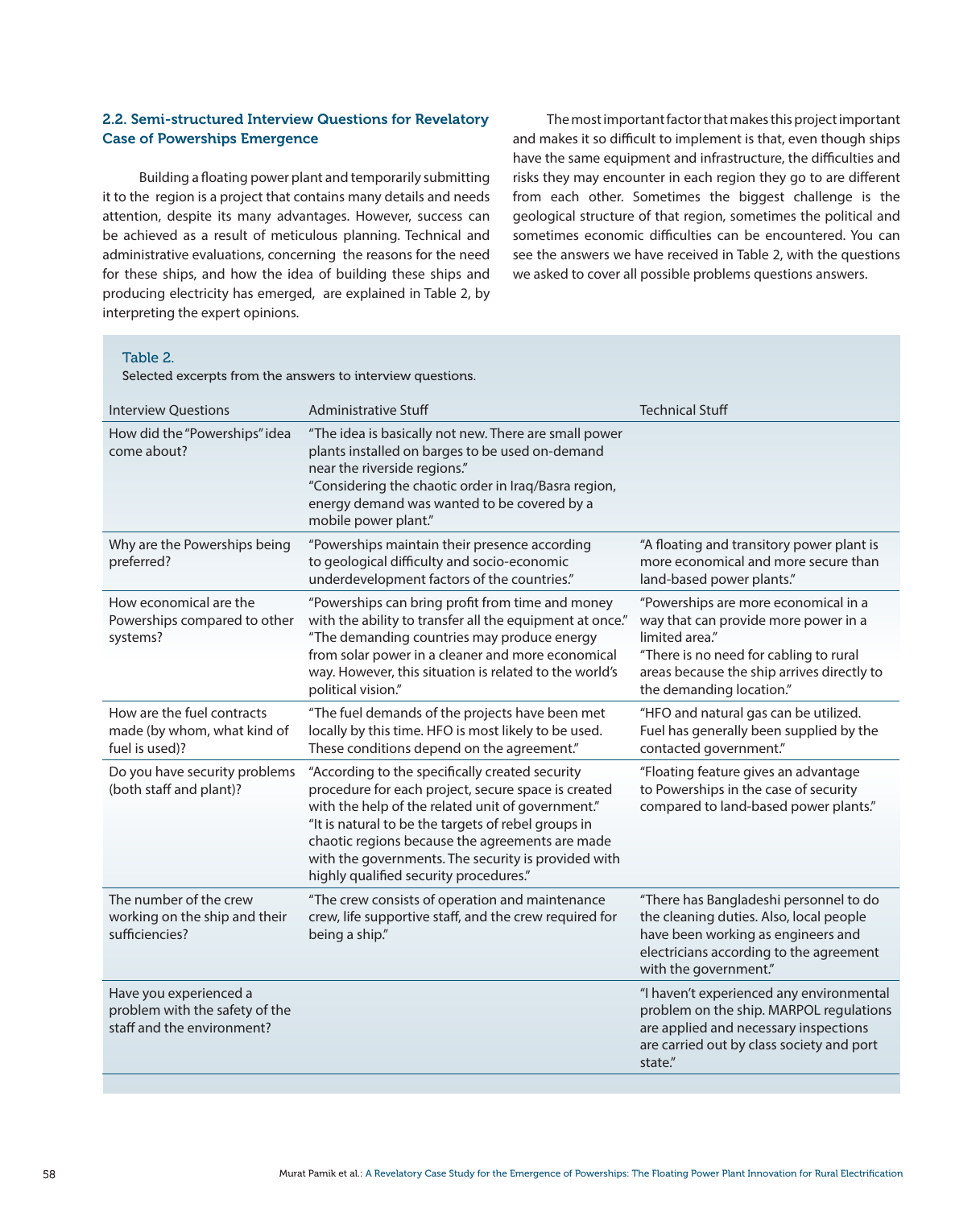| What other difficulties do<br>you face (Operationally and<br>socially)? |                                                                                                                       | "Some engines are stopped at nights<br>because the energy need is reduced."<br>"Operation of the engines might be<br>hindered in bad weather conditions,<br>because of clogged seawater filters." |
|-------------------------------------------------------------------------|-----------------------------------------------------------------------------------------------------------------------|---------------------------------------------------------------------------------------------------------------------------------------------------------------------------------------------------|
| How do you see the<br>Powerships future, what are<br>your plans?        | "The Powerships will stay on market as long as the<br>fossil fuel-based energy production continues in the<br>world." | "The fleet will expand with the rising<br>demand. Powerships are the fast-foods<br>of the industry. The company gives the<br>fastest option to provide energy. Who<br>wouldn't want this?"        |

## 3. EVALUATION OF POWERSHIPS PROJECTS

The regions in need of energy and the Powership operations, as carried out in these regions, are expressed in detail in terms of the amount of energy provided. Old and new Powerships projects are explained in detail in Table 3. In the first stage Iraq, Lebanon, Pakistan, Ghana, Zambia, and Indonesia Projects are conducted. In addition to older projects, new ones are added for 2018 and, beyond for such projects, the ones in the Sudan, Sierra, Mozambique, Senegal, Guinea, Guinea-Bissau, Gambia and Cuba Projects.

Table 3.

Areas and details of the projects.

| Areas            | <b>Project Details</b>                                                                                                                                                                                                                                                                                                                                                                                                                                                                                                                                                                                                                                                                                                                                                                                            |
|------------------|-------------------------------------------------------------------------------------------------------------------------------------------------------------------------------------------------------------------------------------------------------------------------------------------------------------------------------------------------------------------------------------------------------------------------------------------------------------------------------------------------------------------------------------------------------------------------------------------------------------------------------------------------------------------------------------------------------------------------------------------------------------------------------------------------------------------|
| Iraq Project     | Energy supply company vessels operated with a total of 410 MW. In 2010, Iraq, the first country to send Energy<br>ship, it also carries the title of the first country to order an extra energy ship and request extension to the<br>contract.                                                                                                                                                                                                                                                                                                                                                                                                                                                                                                                                                                    |
| Lebanon Project  | In 2012, Powership signed a contract with the Lebanese Electricity Utility for 2 energy vessels with a total<br>production capacity of 270 MW. In 2016, the capacity of Energy supply company ships has been increased. The<br>capacity of Energy supply company vessels has started to operate in the country with production exceeding<br>370 MW and the contract period has been extended for another 2 years. In 2018, the contract period was<br>extended for an additional 3 years. Powerships meets 25 % of Lebanon's total electricity needs.                                                                                                                                                                                                                                                             |
| Pakistan Project | Upon the agreement between Karpower Company and Pakistan, two Powerships belonging to Energy supply<br>company started producing energy and feeding Pakistan energy systems. However, the Pakistani government<br>in the period did not fulfil the contractual obligations, did not provide the necessary fuel for the energy<br>production, nor gave the agreed money for the service provided.                                                                                                                                                                                                                                                                                                                                                                                                                  |
| Ghana Project    | In the Ghana project, two Powerships have been supplying 225 MW of energy operating at the Port of Tema<br>with the Ghana Electricity Administration. The Powership contract for the Ghana region was the first African<br>country project to be signed, as well as a hub for the West African region. Ghana electricity purchase contract<br>has been 5 plus 5 years, 10 years in total. Powerships have the advantage of dual-fuel flexibility that can provide<br>low fuel costs. Moreover, Powership engines can both be operated by HFO (Heavy Fuel Oil) and natural gas. The<br>first energy ship operated in December 2015 with a production capacity of 235 MW and the second with 470<br>MW capacity in 2017. This is the first project in Africa. is supplying 26 % of Ghana's total electricity needs. |
| Zambia Project   | Zambia has agreed with Powership to support the defective power sector. Under this project, 100 MW of<br>electricity has been supplied. The Turkish company supplies electricity with power ship called "Irem Sultan"<br>to Zambia for two years. Zambia is a non-coastal country. For this reason, the ship anchored in Nacala port in<br>Mozambique. The electricity is supplied to Zambia via cross-border interconnection lines through Mozambique<br>and Zimbabwe. The transfer of the economically critical electricity on this route is also the first cross-border<br>electricity transfer in the world with a single energy ship.                                                                                                                                                                        |

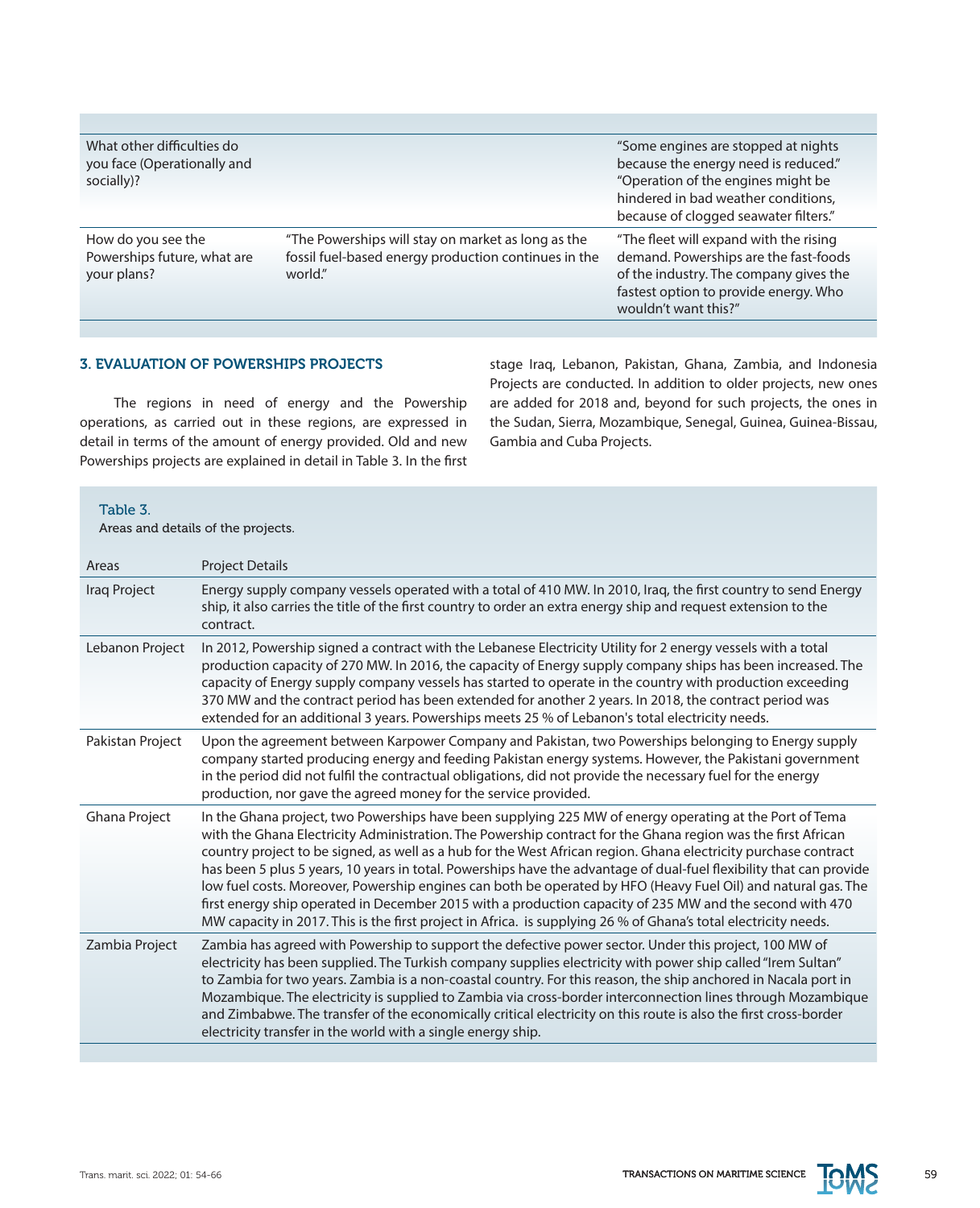| Indonesia<br>Project     | In 2015 and 2016, five contracts were signed with state utility PT PLN (Persero) to supply 1000 MW of electricity<br>for 5 years with 5 Powerships at 4 Islands. It meets 30 % of North Sulawesi's, 55 % of East Nusa Tenggara's, 80 %<br>of Ambon's, 10 % of Medan's total electricity needs.                                                                                                                                                                        |
|--------------------------|-----------------------------------------------------------------------------------------------------------------------------------------------------------------------------------------------------------------------------------------------------------------------------------------------------------------------------------------------------------------------------------------------------------------------------------------------------------------------|
| <b>Sudan Project</b>     | In April 2018, a contract was signed with Sudan Thermal Generator Company (STPGC) to supply 150 MW of<br>electricity for 3 years. It meets 10 % of the total electricity need for Sudan.                                                                                                                                                                                                                                                                              |
| Sierra Leone<br>Project  | In June 2018, a total of 3-years contracts were signed with the Sierra Leone national electricity company, the<br>Electricity Distribution and Supply Agency (EDSA), the Ministry of Energy and the Ministry of Finance, 30 MW<br>for 7 months and 5 MW for 5 months. In December 2018, an Addendum Agreement was signed to increase the<br>capacity to 50 MW for 7 months and to 30 MW for 5 months. Powerships provide 80 % of Sierra's total electricity<br>needs. |
| Mozambique<br>Project    | In 2018, a 125 MW electricity distribution agreement was signed with Mozambique's electrical services<br>company Electricidade de Mozambique (EdM) for 10 years, provided that LNG fuel was used. It meets 10 % of<br>Mozambique's total electricity needs.                                                                                                                                                                                                           |
| Gambia Project           | In February 2018, Powership, Gambia National Water and Electricity Supply Company Ltd. signed a contract to<br>distribute a 35 MW Powership for 2 years. Powership meets 60 % of Gambia's total electricity needs                                                                                                                                                                                                                                                     |
| Cuba Project             | In October 2018, Powerships signed a contract with Cuba's state power company Unión Eléctrica de Cuba<br>(UNE) to distribute three Powerships of a total of 110 MW for 51 months. In November 2019, the capacity was<br>increased to 184 MW with a new contract for the project where 3 ships are operating. Cuba is important as it is<br>Powership's first project in the Western Hemisphere. Powerships meets 10 % of Cuba's total electricity needs.              |
| Senegal Project          | In August 2019, a 235 MW electricity distribution agreement was signed with the Electricity Authority of<br>Senegal (SENELEC) for 5 years, provided that LNG fuel was used. 15 % of Senegal's electricity is provided by the<br>Powerships that started operating in Dakar.                                                                                                                                                                                           |
| Guinea Project           | In December 2019, a contract was signed with Guinea's national electricity company Electricité Nationale de<br>Guinée to supply 105 MW of electricity for 1 year. It meets 10 % of the total electricity need of Guinea.                                                                                                                                                                                                                                              |
| Guinea-Bissau<br>Project | In January 2019, a contract was signed with Electricidade e Aguas da Guiné-Bissau (EAGB) to distribute 35 MW<br>of electricity for 5 years. Powerships meets all of Guinea Bissau's electricity needs.                                                                                                                                                                                                                                                                |
|                          |                                                                                                                                                                                                                                                                                                                                                                                                                                                                       |

Powership projects, which started with Iraq, have expanded, successful results have been achieved, reaching a comprehensive structure as shown in Table 3. Preferring a Powership over an established power plant, although it is based on different reasons in each region, the only thing that did not change was the need for energy and, despite all the difficulties, these needs were met. Although the managers in these countries see Powerships as a temporary solutios to their energy needs, repeated contracts in many places have also shown that these projects are sustainable for many years. Countries that reach the energy gap, need more energy by increasing their production activities, and this can be met with more Powerships. The result creates a mutualistic profit cycle.

## 4. RESULTS AND DISCUSSION

According to our research about Powerships and experts answers to our semi-instructed interview questions, there are many factors to the successful launch of Powerships into the energy production and distribution sector. All of them are explained into six different headings in Figure 2.

The purpose of the emergence of Powerships to provide energy supply is indicated in Figure 2. Challenges of installation land-based power plant, security problems on areas, seasonal energy demand, having dual-fuel technology on Powerships, represent the main topics concerning the emergence of these ships. External source problem, such as bad weather conditions, creates an obstacle in generating electricity.

The initial installation costs of the power plants are quite high. These costs can increase exponentially, especially considering geopolitical positions and infrastructure competencies in the regions where they are established. Table 4 shows how high these costs are, even for a developed country like the US, according to the power plant variety. Economic costs are the cost of a typical facility for each electricity production technology before adjusting to regional cost factors. Overnight costs do not include the accrued interest. Technologies with limited commercial experience, technology research, and development software include a technological optimism factor to take into account the assessment of underestimating the full engineering and development costs for new technologies. All technologies demonstrate a variety to some extent in cost based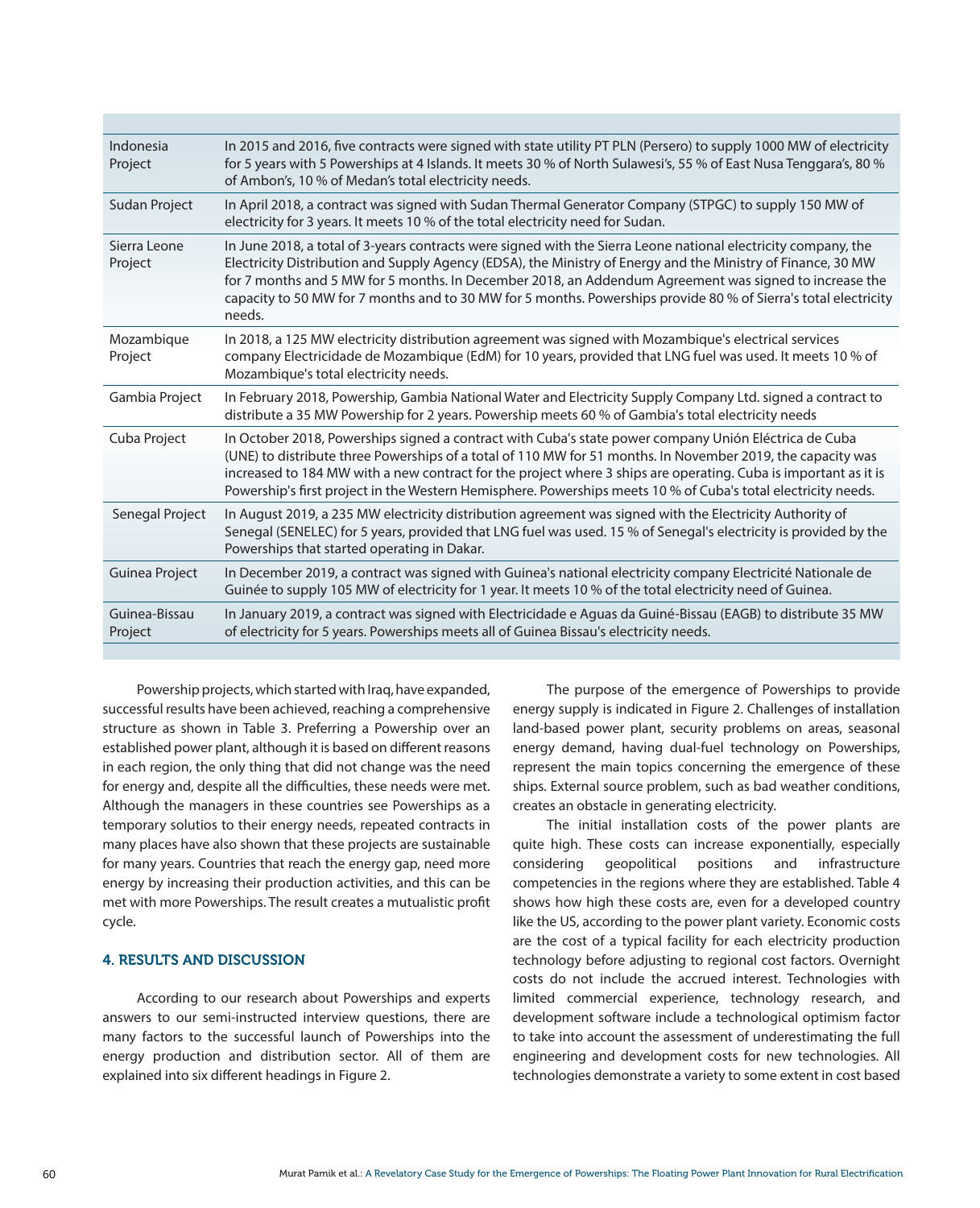

on project size, location, and access to key infrastructures, like grid connections, fuel supply and transportation. The cost

advantage of the lowest cost regions combines the underlying variability of the regional cost and makes a significant difference between unadjusted costs and capacity-weighted average national costs. (EIA, 2017).

 As can be seen from Table 4, the recovery period is four years for gas/fuel alternating power generation facilities, providing a wide range of fuel usage flexibility. When examined in this context, the investing company must have much longer contracts to be profitable. When the contract expires, a very small portion of the investment can be taken back. If you are planning to roll back, it is likely to encounter a cost of close installation, sometimes even greater.

Energy supply company Chief Executive Orhan Karadeniz has said that, in the emergence of a Powership, an investment of 1.5 Million Euros is needed for every MW (Fırat, 2014). But once a ship is built, it can be used many times in different regions, following maintenance and transportation costs that may be relatively small. That gives Powerships an advantage to move to regions that are more profitable at the end of their contract. However, in the case that if a reduction of power is needed in a region because of an unpredictable reason, the Powerships might be the first choice to be disconnected from the grid lines. The investment made by governments to economically viable landbased power plants can also decrease the need for a floatable power plant near the region.

#### Table 4.

Cost and performance characteristics of new central station electricity generating technologies (EIA, 2017; 2021).

| Technology                            | First<br>available<br>year | Size<br>(MW) | Lead<br>time<br>(years) | Base<br>overnight<br>cost(<br>kW | Technological<br>optimization<br>factor | Total<br>overnight<br>cost(<br>kW | Variable<br>operation<br>and<br>maintenance<br>(S/MWh) | Fixed<br>operation<br>and<br>maintenance<br>$(S/KW\text{-}year)$ | Heat rate<br>(Btu/kWh) |
|---------------------------------------|----------------------------|--------------|-------------------------|----------------------------------|-----------------------------------------|-----------------------------------|--------------------------------------------------------|------------------------------------------------------------------|------------------------|
| Ultra-<br>supercritical<br>coal (USC) | 2023                       | 650          | 4                       | 3.661                            | 1.00                                    | 3.661                             | 4.48                                                   | 40.41                                                            | 8.638                  |

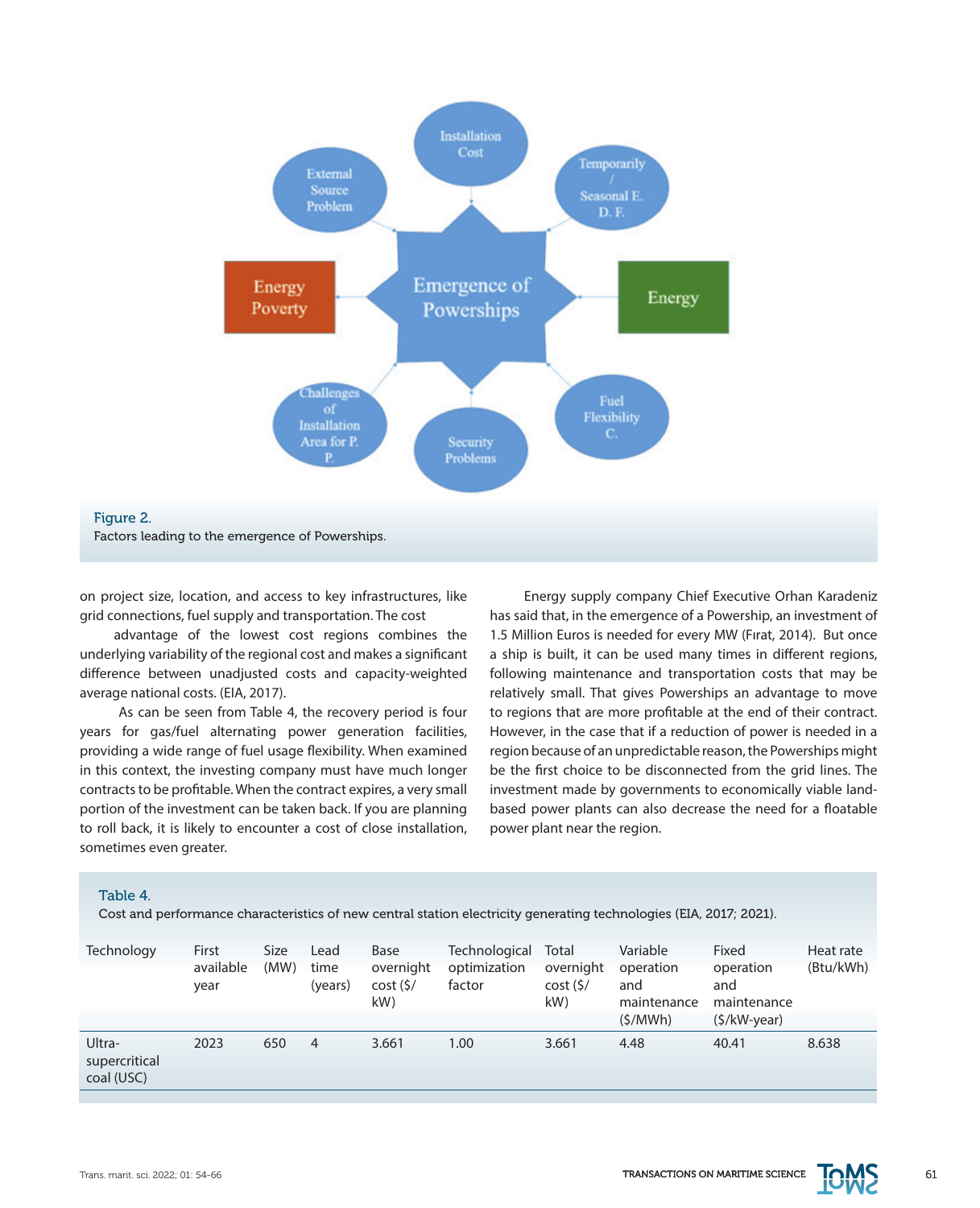| USC with 30<br>% carbon<br>capture and<br>sequestration<br>(CCS) | 2023 | 650            | $\overline{4}$ | 4.539 | 1.03 | 4.652 | 7.05  | 54.07  | 9.751  |
|------------------------------------------------------------------|------|----------------|----------------|-------|------|-------|-------|--------|--------|
| USC with 90 %<br>CCS                                             | 2023 | 650            | $\overline{4}$ | 5.851 | 1.03 | 5.997 | 10.93 | 59.29  | 12.507 |
| Gas/Oil<br>combined cycle<br>- Single shaft                      | 2022 | 418            | 3              | 1.079 | 1.00 | 1.079 | 2.54  | 14.04  | 6.431  |
| Gas/Oil<br>combined cycle<br>- Multi shaft                       | 2022 | 1.083          | $\overline{3}$ | 954   | 1.00 | 954   | 1.86  | 12.15  | 6.370  |
| Combined<br>cycle with 90<br>% CCS                               | 2022 | 377            | 3              | 2.470 | 1.04 | 2.569 | 5.82  | 27.48  | 7.124  |
| Internal<br>combustion<br>engine                                 | 2021 | 21             | 2              | 1.802 | 1.00 | 1.802 | 5.67  | 35.01  | 8.295  |
| Combustion<br>turbine-<br>aeroderivative                         | 2021 | 105            | $\overline{2}$ | 1.170 | 1.00 | 1.170 | 4.68  | 16.23  | 9.124  |
| Combustion<br>turbine -<br>industrial frame                      | 2021 | 237            | 2              | 710   | 1.00 | 710   | 4.48  | 6.97   | 9.905  |
| Fuel cells                                                       | 2022 | 10             | 3              | 6.671 | 1.04 | 7.339 | 0.59  | 30.65  | 6.469  |
| Advanced<br>nuclear                                              | 2025 | 2.156          | 6              | 6.016 | 1.05 | 6.317 | 2.36  | 121.13 | 10.461 |
| Distributed<br>generation -<br>base                              | 2022 | $\overline{2}$ | 3              | 1.555 | 1.00 | 1.555 | 8.57  | 19.28  | 8.946  |
| Distributed<br>generation -<br>peak                              | 2021 | $\mathbf{1}$   | 2              | 1.868 | 1.00 | 1.868 | 8.57  | 19.28  | 9.934  |
| <b>Battery storage</b>                                           | 2020 | 50             | $\mathbf{1}$   | 1.383 | 1.00 | 1.383 | 0.00  | 24.70  | N/A    |
| Biomass                                                          | 2023 | 50             | 4              | 4.080 | 1.01 | 4.104 | 4.81  | 125.19 | 13.500 |
| Geothermal                                                       | 2023 | 50             | 4              | 2.680 | 1.00 | 2.680 | 1.16  | 113.29 | 9.156  |
| Municipal solid<br>waste - Landfill<br>gas                       | 2022 | 36             | $\overline{3}$ | 1.557 | 1.00 | 1.557 | 6.17  | 20.02  | 8.513  |
| Hydropower                                                       | 2023 | 100            | $\overline{4}$ | 2.752 | 1.00 | 2.752 | 1.39  | 41.63  | N/A    |
| Wind                                                             | 2022 | 200            | 3              | 1.319 | 1.00 | 1.319 | 0.00  | 26.22  | N/A    |
| Wind offshore                                                    | 2023 | 400            | $\overline{4}$ | 4.356 | 1.25 | 5.446 | 0.00  | 109.54 | N/A    |
| Solar thermal                                                    | 2022 | 115            | 3              | 7.191 | 1.00 | 7.191 | 0.00  | 85.03  | N/A    |
| Photovoltaic                                                     | 2021 | 150            | $\overline{2}$ | 1.331 | 1.00 | 1.331 | 0.00  | 15.19  | N/A    |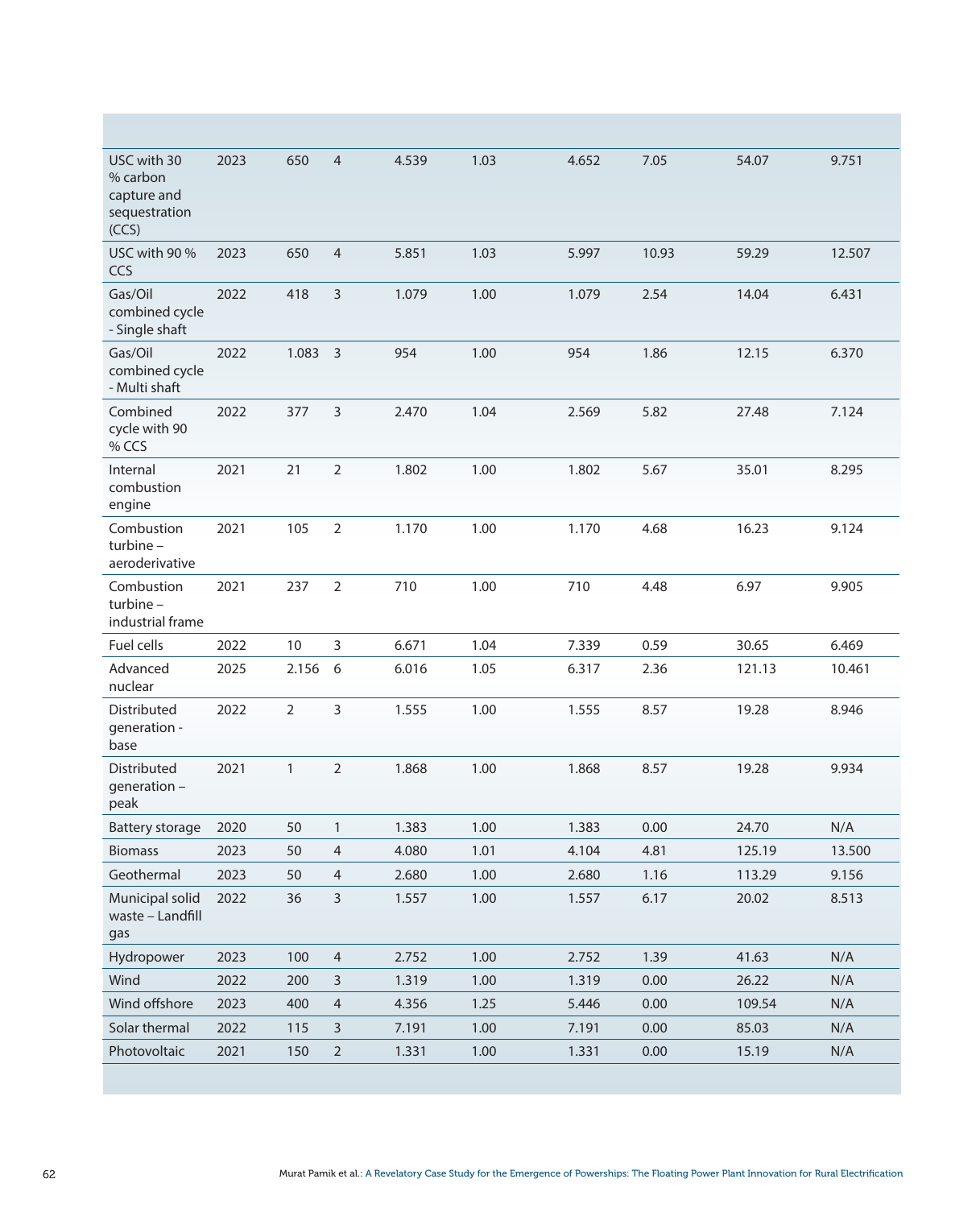#### 5. CHALLENGES OF INSTALLATION AREA

There are some difficulties in establishing a power plant for small island countries and large scattered islands, which do not have large land areas. Because the land is so precious in these countries, even creating the necessary space to build a power plant is causing very high costs. Although governments try to create politics against it, they cannot be said to be very successful in this matter, as is the case in Indonesia (Jullaga, 2015).

However, the transfer of the generated energy between islands is also a separate problem. The cables that will be passed over the sea will increase the cost of installation, also bringing security problems and increasing the cost of maintenance. Powerships can solve all these problems without having to occupy almost any land component by sharing the necessary energy with the required number of ships and operating from different regions.

## 5.1. Security Factor

The security factor is one of the most important factors that distinguishes the Powerships from other energy production facilities. Giving power to rural settlement areas and underdeveloped countries brings a potential risk of security to the investment because of lacking in education, hunger or poverty among people, terrorist activities, rebels, wars, etc. The idea of Powerships has come from electrifying the rural areas wherever needed. The business area, comprised in this idea, contains even the war zones, severely in need of power. That is the reason why the security issue is accepted as a natural factor to be taken into consideration by the administration. Countries like Lebanon and Iraq have been suffering from war for years. Their land-based powering options have been reduced since most of the power plants stay inside the war zones. The people and the governments have been strictly in need of power for keeping their food fresh and getting through the economic recovery. Terrorist activities, piracy, and rebel groups have created a major problem in underdeveloped countries. These activities have made the people and the governments poorer. They could not attract foreign investors. The lack of infrastructure in those countries has also caused a step back. Undoubtedly, economic development starts with energising the country. However, it poses a risk, even for regions that are considered to be relatively safe because the energy sector is the preferential target of terrorist organisations. Moreover, since agreements are made with governments, merchants do not welcome them and this risk is further increased through unstable management processes.

The Powerships are born with some advantages compared to land-based power options in the case of security issues. When security problems become uncontrollable, the ability to quickly move to a safer place alone can be enough to explain how the Powerships have entered the energy supply sector so quickly and strongly.

Powerships can comply with fast-changing conditions and provide fast mobility. According to the interview questions, it is deduced that the technical staff of the Powerships feel safer to work in a floating vessel. However, the floating feature is not self-sufficient for providing security. Since the agreements are made with the governments, it is very likely that the rebel groups in chaotic regions can select the Powerships as a target. Highly qualified security protocols need to be created for each individual project according to the specific territorial conditions of the countries. A secure space for the Powerships and the power supply lines are provided in coordination with the government and the security protocols.

## 5.2. Fuel Flexibility

The use of gaseous fuels is quite common in internal combustion engines with spark ignition, however modern dual-fuel reciprocating internal-combustion diesel engines can provide high fuel efficiency with the use of liquid diesel fuels as well as gaseous fuels. The liquid fuels can range from light fuel oil (cleanest fossil fuel) to heavy fuel oil (cheapest fossil fuel), while bio-oils can also be used. Gas fuels may have different properties and calorific values, ranging from biogas to natural gas. In all cases, care should be taken that the engine is set to match the type of fuel used (Klimstra, 2016). Moreover, studies are carried out to use biofuels in ship main engines and suitable ones are manufactured. On the other hand, it is difficult and costly to meet all the existing needs through new machines and biofuels. Biofuels are heated and used on existing diesel engines, but this station can lead to unexpected effects on machine performance (Hoang, 2018).

Dual-fuel engines allow you a seamless and smooth transition from gas fuel to liquid fuel processing (and vice versa), so you get full fuel flexibility. Powerships with dual-fuel engines can work with gas, diesel, biofuel or heavy fuel oil (HFO). If it becomes difficult to obtain a fuel type, or if the prices become too high to be reached, our dual-fuel engines can simply be turned into another fuel source. This allows you to take advantage of gaseous fuels, even if the gas supply is not certain (MAN, 2020).

The primary purpose of the Powerships is to ensure that the countries that are inadequate to produce the energy they need can provide the energy in the desired amount in the most economical way. However, the emissions they produce must comply with the legal restrictions in the countries in which they operate. Natural gas, which is the most effective fuel for lowering emission values, is cheaper compared to diesel fuels. However, for natural gas, an alternative fuel requirement must be included so that energy production can continue uninterrupted when factors such as continuous availability and storability in suitable

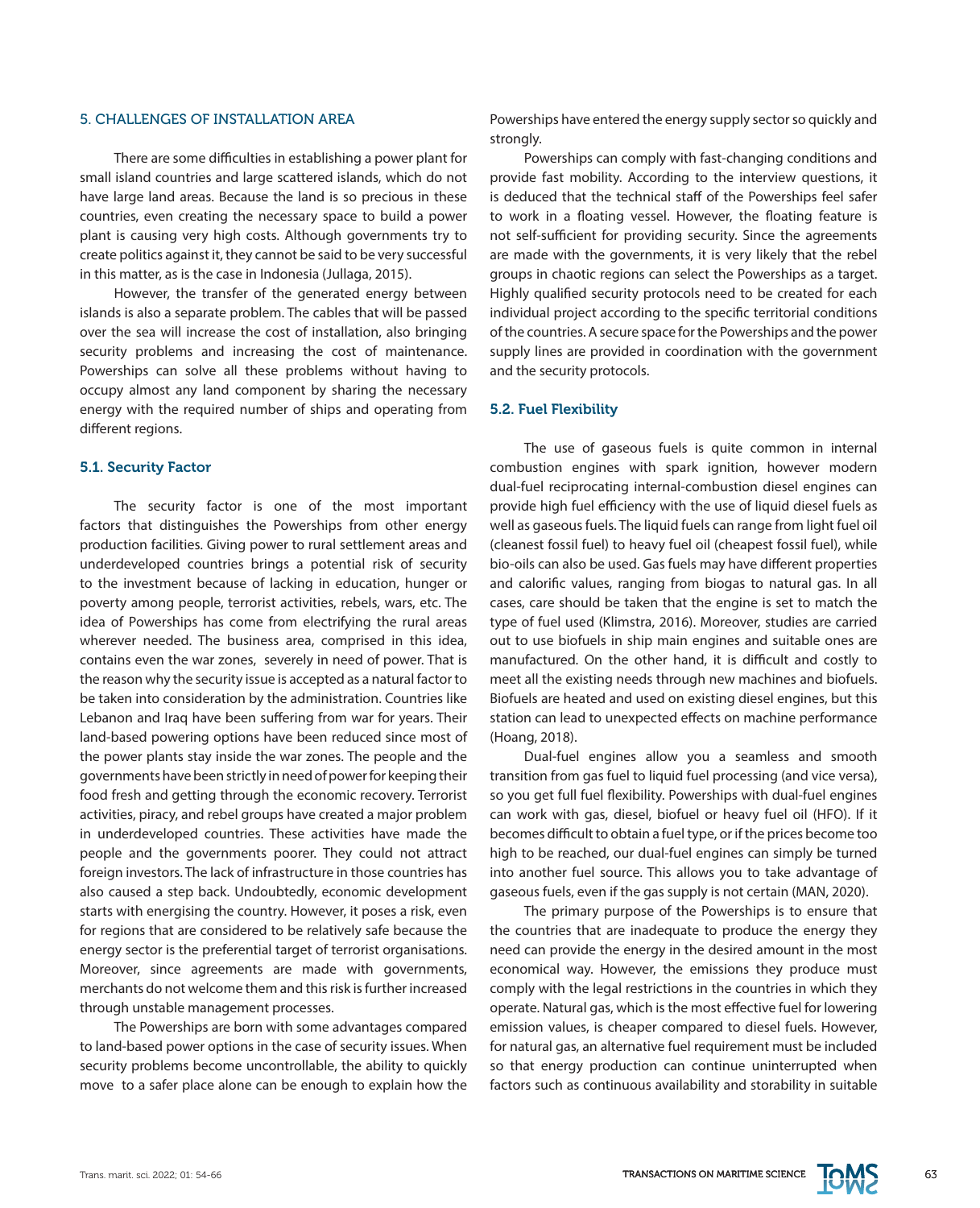conditions are taken into account. The most effective solution in this context is dual-fuel technology.

With the rise in fuel prices, regulations that are designed to prevent environmental pollution are getting more serious every day, therefore, new studies are being conducted on alternative propulsion systems. Significant gains have been achieved, especially with electrical propulsion systems, also in putting energy efficiency in a very important position on marine and power plants. A piston engine is still and shortly the most efficient way to convert liquid or gaseous fuels into energy. The most effective way to convert liquid or gaseous fuels into energy is an internal combustion piston motor. However, there are differences in the efficiency achieved after using different fuels. Natural gas is the most efficient burning fossil fuel, and conversion of an existing liquid-fueled engine to gasification has been tried many times, resulting in significant economic and environmental benefits (Mcmahon, 2015; Wartsila, 2013; Nguyen et al., 2020).

The use of gaseous fuel for energy production has several advantages. There is a serious price difference between natural gas and oil, which usually makes natural gas an attractive alternative.

The exhaust emissions produced by gaseous fuels are considerably lower than those produced by liquid fossil fuels. On the other hand, many new methods are being developed to reduce SOx and NOx emissions, so that ships can be operated in emission control areas by polluting the environment at a minimum level. It is an effective alternative in oreder to both harmonise with the environmental laws that governments apply and to protect the health of the people living near the power generation facilities. With the burning of the cleanest natural gas of fossil fuels, almost no sulphur dioxide or ash or particulate matter is formed. Nitrogen oxide emissions, one of the most dangerous emissions for nature, are also reduced by 90 % compared to petroleum. In addition, natural gas produces 20 % less carbon dioxide and 95 % less sulphur oxide than petroleum. There is plenty of natural gas in the land. According to IEA estimates, today's natural gas reserves represent approximately 182 trillion cubic feet, which means that gas is available for about 60 years, based on current natural gas consumption. This estimate does not contain significant reserves of natural gas that are believed to exist but have not been explored yet (Engie, 2015; IEA, 2017; Pham and Hoang, 2019).

#### 5.3. Temporarily or Seasonal Energy Demand Factor

The benefits provided by the company's technology are not limited to producing energy for undeveloped countries and providing energy to countries experiencing difficulties in producing energy. Energy supply company Chief Executive Orhan Karadeniz said: "Britain is among the target countries,

amid concerns there that the closure of coal-fired plants could leave it without (enough) power," he said. "There could be a seasonal or periodic need for power ships in places like New York". In developed countries, this system is not intended to be a general energy deficit, but rather to solve the rising energy needs in the most cost-efficient and most practical way, and create a solution that will not draw on any workload or a financial burden when the need arises. It may also be preferred as a transition system or as a system to cover periodic gaps, particularly in countries, who intend to change the source of energy production and intend to direct cleaner renewable resources, like the British example given by Orhan Karadeniz. In some underedeveloped countries, there may be an increase in seasonal energy needs. It would be much more logical to have a ship that can meet the energy needs of the rest of the year rather than a high capacity land power plant to meet this high energy requirement, which covers only certain times of the year. As in the example of Sierra Leonne, agreements can be made with higher energy production capacity at certain times of the year. In Sierra Leonne, there is an energy supply agreement that varies according to the months due to the increase in the freezing capacity of the fish, which is an important export product, to keep the fish intact (Yackley, 2013).

#### 5.4. External Source Problem

Weather conditions are very significant in the Powerships operation. In case of bad weather conditions in the area where the Powerships were found, ship seawater filters are more polluted than good weather condition, so that engines of Powerships used to generate electricity cannot operate properly. Therefore, power production becomes very difficult to meet the electricity needs of countries. Moreover, various natural disasters, such as tsunami, can affect power ships electrical production system. However, these problems are described as very minor when compared with land electricity installations

#### 6. CONCLUSION

Emergence of Powerships innovations, which were introduced and implemented by the Turkish Origin Energy supply company, are described as successfully launch strategies in the energy market exhaustively. Most particularly, Powerships provide very fundamental profits in energy production for countries that have challenges in establishing land-based power plants. Therefore, the supplied energy production is spread to other countries and also the existing contract terms are extended in the sense of installation cost and challenges, security and safety problems, fuel flexibility, seasonal energy demand, and other issues. Moreover, providing employment to the citizens, supporting educationally intelligent students and other positive feedbacks, ensure the adoption of Powerships by many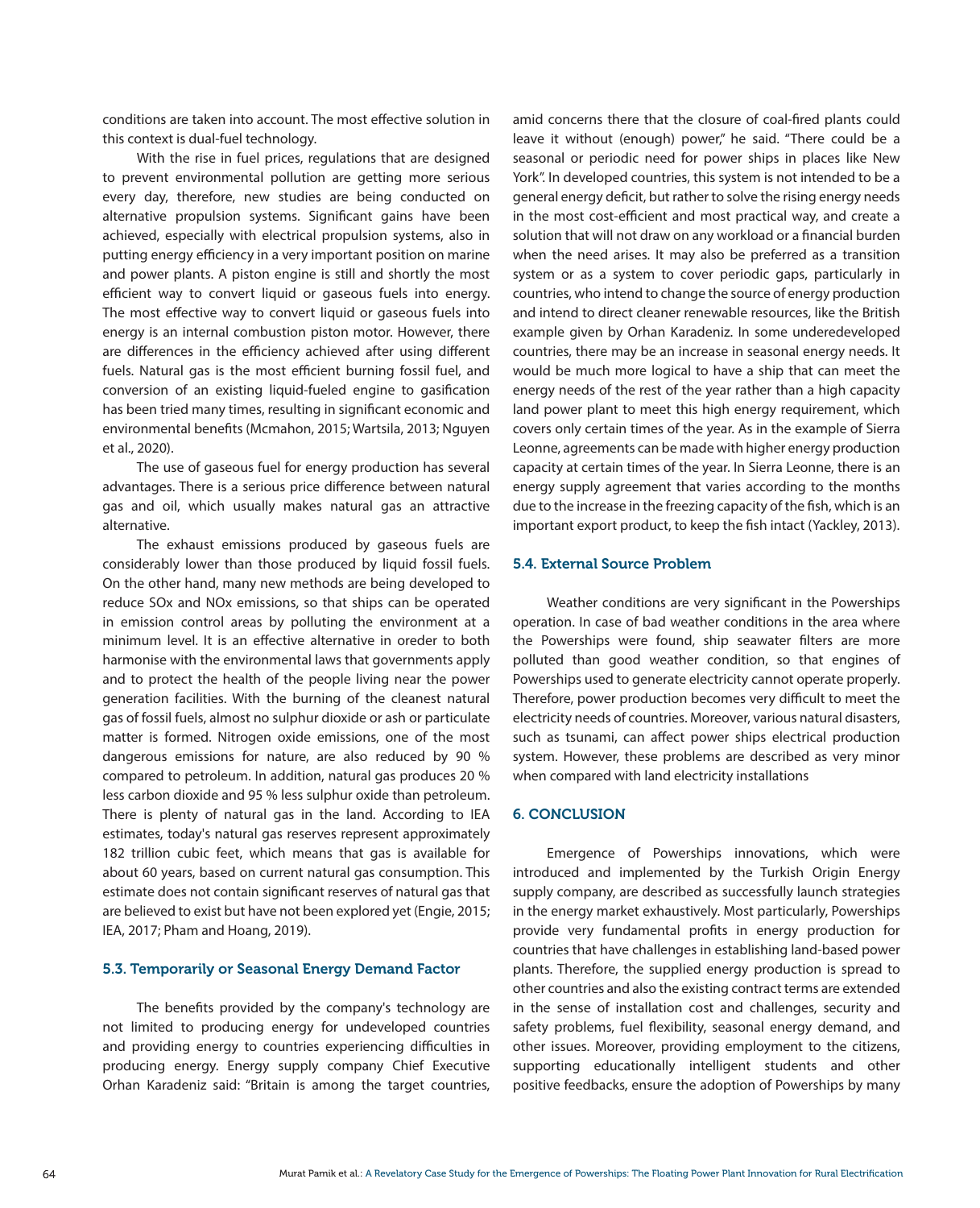countries. Our results describe that the Powerships provides more benefits compared to land-based power plants for energy needing countries. Energy cuts are almost completely eliminated and continuous production is ensured. Furthermore, energy is not only vital for production, but also necessary for facilitating and contributing towards the social life of people. This study, we hope, will be a substantial source for researchers, energy supply companies and employees, since a sufficient number of studies cannot seem to be found in the existing literature.

#### CONFLICT OF INTEREST:

The authors declare that they have no known competing financial interests or personal relationships that could have appeared to influence the work reported in this paper.

#### **REFERENCES**

Acuner, F., & Helvacıoğlu, Ş., 2017. Self propelled floating power plants. GİDB Dergi, (10), pp. 53-57.

Ataergin, V.S., 2015. Powership's Identity and MARPOL Convention Application. Journal of Shipping and Ocean Engineering, 5(4). Available at: [http://dx.doi.](http://dx.doi.org/10.17265/2159-5879/2015.04.006) [org/10.17265/2159-5879/2015.04.006](http://dx.doi.org/10.17265/2159-5879/2015.04.006).

EIA, 2017. Cost and Performance Characteristics of New Generating Technologies, Annual Energy Outlook 2017. EIA Independent Statistics & Analysis. Available at: [https://www.eia.gov/outlooks/aeo/assumptions/pdf/table\\_8.2.pdf](https://www.eia.gov/outlooks/aeo/assumptions/pdf/table_8.2.pdf).

EIA, 2021. Cost and Performance Characteristics of New Generating Technologies, Annual Energy Outlook 2021. EIA Independent Statistics & Analysis. Available at: [https://www.eia.gov/outlooks/aeo/assumptions/pdf/table\\_8.2.pdf](https://www.eia.gov/outlooks/aeo/assumptions/pdf/table_8.2.pdf).

Engie, 2015. GDF SUEZ wins an important liquefied natural gas supply contract with the Lactalis Group. Press releases. Available at: [https://press.engie.com/assets/gdf](https://press.engie.com/assets/gdf-suez-wins-an-important-liquefied-natural-gas-supply-contract-with)[suez-wins-an-important-liquefied-natural-gas-supply-contract-with-the-lactalis](https://press.engie.com/assets/gdf-suez-wins-an-important-liquefied-natural-gas-supply-contract-with)[group-4b44-314df.html?lang=en](https://press.engie.com/assets/gdf-suez-wins-an-important-liquefied-natural-gas-supply-contract-with).

Fidel, R., 1984. The case study method: a case study. Library and Information Science Research, 6(3), pp. 273-288.

Fırat, M., 2014. Yabancılar Türkiye'ye yatırım yapmaz tezi boşa çıktı. Enerji Panorama. Available at: [https://www.tenva.org/wp-content/uploads/2014/07/Enerji-Temmuz-](https://www.tenva.org/wp-content/uploads/2014/07/Enerji-Temmuz-2013-Sayi-2.pdf)[2013-Sayi-2.pdf.](https://www.tenva.org/wp-content/uploads/2014/07/Enerji-Temmuz-2013-Sayi-2.pdf)

Goswami, A. et al., 2019. Floating solar power plant for sustainable development: A techno‐economic analysis. Environmental Progress & Sustainable Energy, 38(6). Available at:<http://dx.doi.org/10.1002/ep.13268>.

Hoang, A.T. & Pham, V.V., 2018. A review on fuels used for marine diesel engines. Journal of Mechanical Engineering Research and Developments, 41(4), pp.22–32. Available at: [http://dx.doi.org/10.26480/jmerd.04.2018.22.32.](http://dx.doi.org/10.26480/jmerd.04.2018.22.32)

Hoang, A.T. & Pham, V.V., 2019. Technological Perspective for Reducing Emissions from Marine Engines. International Journal on Advanced Science, Engineering and Information Technology, 9(6), p.1989. Available at: [http://dx.doi.org/10.18517/](http://dx.doi.org/10.18517/ijaseit.9.6.10429) [ijaseit.9.6.10429](http://dx.doi.org/10.18517/ijaseit.9.6.10429).

Hoang, A.T. & Pham, V.V., 2019. Technological Perspective for Reducing Emissions from Marine Engines. International Journal on Advanced Science, Engineering and Information Technology, 9(6), p.1989. Available at: [http://dx.doi.org/10.18517/](http://dx.doi.org/10.18517/ijaseit.9.6.10429) [ijaseit.9.6.10429](http://dx.doi.org/10.18517/ijaseit.9.6.10429).

Hu, J. et al., 2020. Optimal design and performance analysis of a hybrid system combing a floating wind platform and wave energy converters. Applied Energy, 269, p.114998. Available at: [http://dx.doi.org/10.1016/j.apenergy.2020.114998.](http://dx.doi.org/10.1016/j.apenergy.2020.114998)

IEA, 2017. World Energy Outlook 2017. World Energy Outlook. Available at: [http://](http://dx.doi.org/10.1787/weo-2017-en) [dx.doi.org/10.1787/weo-2017-en.](http://dx.doi.org/10.1787/weo-2017-en)

Jullaga, F., 2015. The Indonesian energy market. IFLR1000. Available at: [https://www.](https://www.iflr1000.com/NewsAndAnalysis/The-Indonesian-energy-market/Index/3231) [iflr1000.com/NewsAndAnalysis/The-Indonesian-energy-market/Index/3231.](https://www.iflr1000.com/NewsAndAnalysis/The-Indonesian-energy-market/Index/3231)

Karadeniz Energy, 2017a. FAQ. Available at: [http://www.karadenizenergy.com/en/](http://www.karadenizenergy.com/en/Web/Page/78) [Web/Page/78](http://www.karadenizenergy.com/en/Web/Page/78).

Karadeniz Energy, 2017b. Karadeniz Powership Onur Sultan Starts Operations in Medan, North Sumatra. Available at: [http://www.karpowership.com/en/about/](http://www.karpowership.com/en/about/press-release/karadeniz-powership-onur-sultan-starts-operations) [press-release/karadeniz-powership-onur-sultan-starts-operations-in-medan-north](http://www.karpowership.com/en/about/press-release/karadeniz-powership-onur-sultan-starts-operations)[sumatra](http://www.karpowership.com/en/about/press-release/karadeniz-powership-onur-sultan-starts-operations).

Karadeniz Energy, 2017c. Our History. Available at: [http://www.karadenizenergy.](http://www.karadenizenergy.com/en/Web/Page/31) [com/en/Web/Page/31](http://www.karadenizenergy.com/en/Web/Page/31).

Karadeniz Energy, 2017d. Powership Projects. Available at: [http://www.](http://www.karadenizenergy.com/en/Web/Page/61) [karadenizenergy.com/en/Web/Page/61](http://www.karadenizenergy.com/en/Web/Page/61).

Karadeniz Energy, 2017e. Projects. Available at: [http://www.karpowership.com/en/](http://www.karpowership.com/en/projects/) [projects/.](http://www.karpowership.com/en/projects/)

Karadeniz Energy, 2017f. The Fleet. Available at: [http://www.karpowership.com/en/](http://www.karpowership.com/en/powership/karpowership-fleet/powership-fleet) [powership/karpowership-fleet/powership-fleet.](http://www.karpowership.com/en/powership/karpowership-fleet/powership-fleet)

Klimstra, J., 2016. Fuel flexibility with dual-fuel engines. Fuel Flexible Energy Generation, pp.293–304. Available at: [http://dx.doi.org/10.1016/b978-1-78242-378-](http://dx.doi.org/10.1016/b978-1-78242-378-2.00011-0) [2.00011-0](http://dx.doi.org/10.1016/b978-1-78242-378-2.00011-0).

Konur, O. et al., 2020. Heat exchanger network design of an organic Rankine cycle integrated waste heat recovery system of a marine vessel using pinch point analysis. International Journal of Energy Research, 44(15), pp.12312–12328. Available at: [http://dx.doi.org/10.1002/er.5212.](http://dx.doi.org/10.1002/er.5212)

Li, L. et al., 2018. Wind field effect on the power generation and aerodynamic performance of offshore floating wind turbines. Energy, 157, pp.379–390. Available at:<http://dx.doi.org/10.1016/j.energy.2018.05.183>.

Lin, W. et al., 2013. The impact of demand response on rural island power system operation. 2013 IEEE Power & Energy Society General Meeting. Available at: [http://](http://dx.doi.org/10.1109/pesmg.2013.6672680) [dx.doi.org/10.1109/pesmg.2013.6672680](http://dx.doi.org/10.1109/pesmg.2013.6672680).

MAN, 2020. Dual Fuel Engines. Available at: [http://powerplants.man.eu/products/](http://powerplants.man.eu/products/dual-fuel-engines/at-a-glance) [dual-fuel-engines/at-a-glance](http://powerplants.man.eu/products/dual-fuel-engines/at-a-glance).

Mcmahon, T., 2015. Gasoline vs. Crude Oil Prices (Chart). Inflationdata. Available at: [https://inflationdata.com/Inflation/Inflation\\_Rate/Gasoline\\_vs\\_Oil\\_Price\\_Chart.](https://inflationdata.com/Inflation/Inflation_Rate/Gasoline_vs_Oil_Price_Chart.asp) [asp.](https://inflationdata.com/Inflation/Inflation_Rate/Gasoline_vs_Oil_Price_Chart.asp)

Mitsubishi Heavy Industries, 2017. Floating Power Plants: Mobile Power Generation for Island Living. Forbes. Available at: [https://www.forbes.com/sites/](https://www.forbes.com/sites/mitsubishiheavyindustries/2017/08/18/floating-power-plants-mobile-power) [mitsubishiheavyindustries/2017/08/18/floating-power-plants-mobile-power](https://www.forbes.com/sites/mitsubishiheavyindustries/2017/08/18/floating-power-plants-mobile-power)[generation-for-island-living/#4f7478007e37](https://www.forbes.com/sites/mitsubishiheavyindustries/2017/08/18/floating-power-plants-mobile-power).

Nguyen, H.P. et al., 2020. The electric propulsion system as a green solution for management strategy of CO2 emission in ocean shipping: A comprehensive review. International Transactions on Electrical Energy Systems, 31(11). Available at: [http://](http://dx.doi.org/10.1002/2050-7038.12580) [dx.doi.org/10.1002/2050-7038.12580](http://dx.doi.org/10.1002/2050-7038.12580).

Nguyen, Hoang Phuong et al., 2020. Author response for "The electric propulsion system as a green solution for management strategy ofCO(2)emission in ocean shipping: A comprehensive review." Available at: [http://dx.doi.org/10.1002/2050-](http://dx.doi.org/10.1002/2050-7038.12580/v2/response1) [7038.12580/v2/response1](http://dx.doi.org/10.1002/2050-7038.12580/v2/response1).